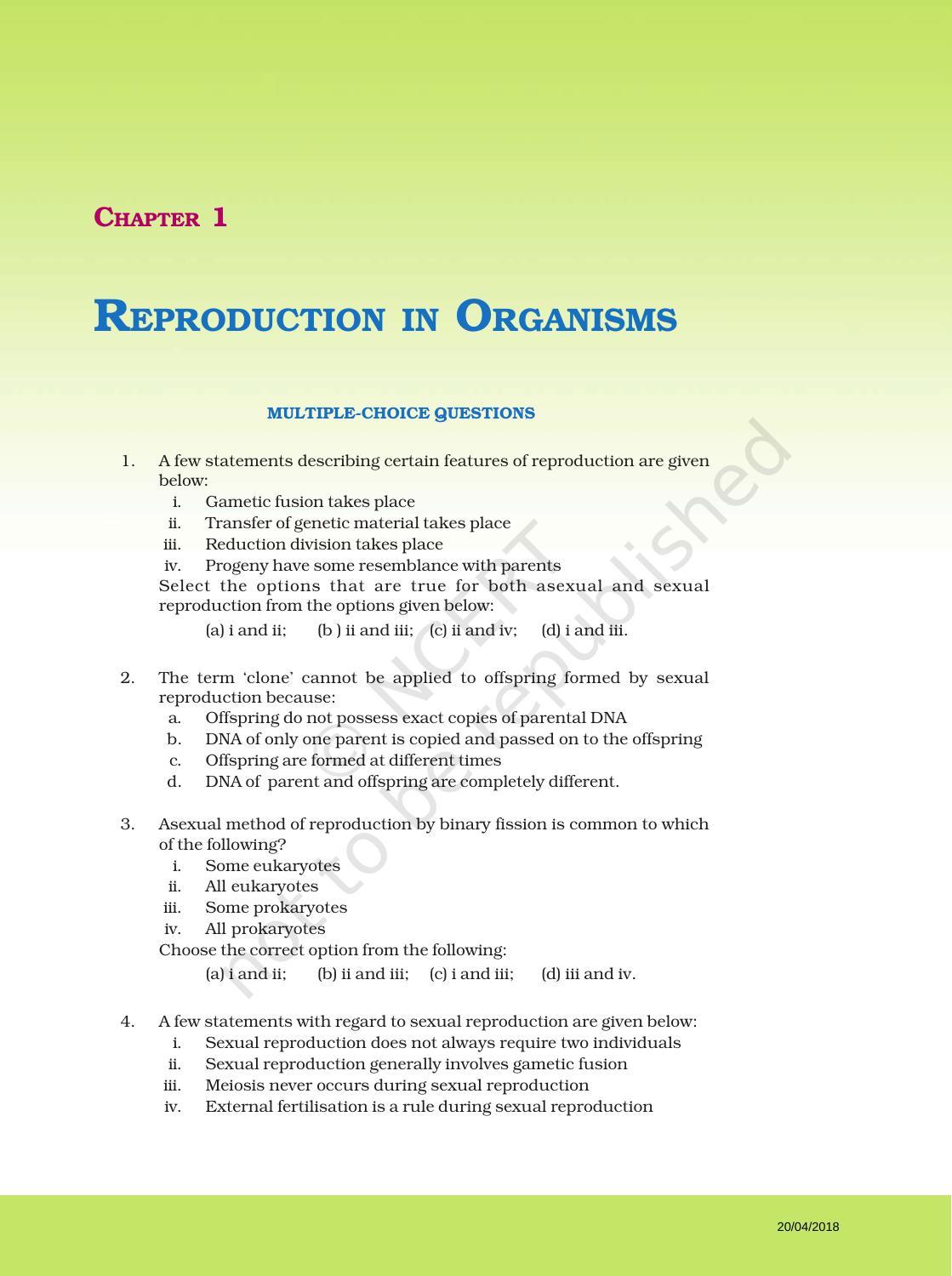Choose the correct statements from the options below:

- (a) i and iv (b) i and ii (c) ii and iii (d) i and iv
- 5. A multicellular, filamentous alga exhibits a type of sexual life cycle in which the meiotic division occurs after the formation of zygote. The adult filament of this alga has
	- a. haploid vegetative cells and diploid gametangia
	- b. diploid vegetative cells and diploid gametangia
	- c. diploid vegetative cells and haploid gametangia
	- d. haploid vegetative cells and haploid gametangia.
- 6. The male gametes of rice plant have 12 chromosomes in their nucleus. The chromosome number in the female gamete, zygote and the cells of the seedling will be, respectively,
	- a. 12, 24, 12
	- b. 24, 12, 12
	- c. 12, 24, 24
	- d. 24, 12, 24.
- 7. Given below are a few statements related to external fertilization. Choose the correct statements.
	- i. The male and female gametes are formed and released simultaneously
	- ii. Only a few gametes are released into the medium
	- iii. Water is the medium in a majority of organisms exhibiting external fertilization
	- iv. Offspring formed as a result of external fertilization have better chance of survival than those formed inside an organism
		- (a) iii and iv (b) i and iii (c) ii and iv (d) i and iv
- 8. The statements given below describe certain features that are observed in the pistil of flowers.
	- i. Pistil may produce more than one seed
	- ii. Each carpel may have more than one ovule
	- iii. Each carpel has only one ovule
	- iv. Pistil have only one carpel Choose the statements that are true from the options below: (a) i and ii  $\qquad$  (b) i and iii (c) ii and iv (d) iii and iv
- 9. Which of the following situations correctly describe the similarity between an angiosperm egg and a human egg?
	- i. Eggs of both are formed only once in a lifetime
	- ii. Both the angiosperm egg and human egg are stationary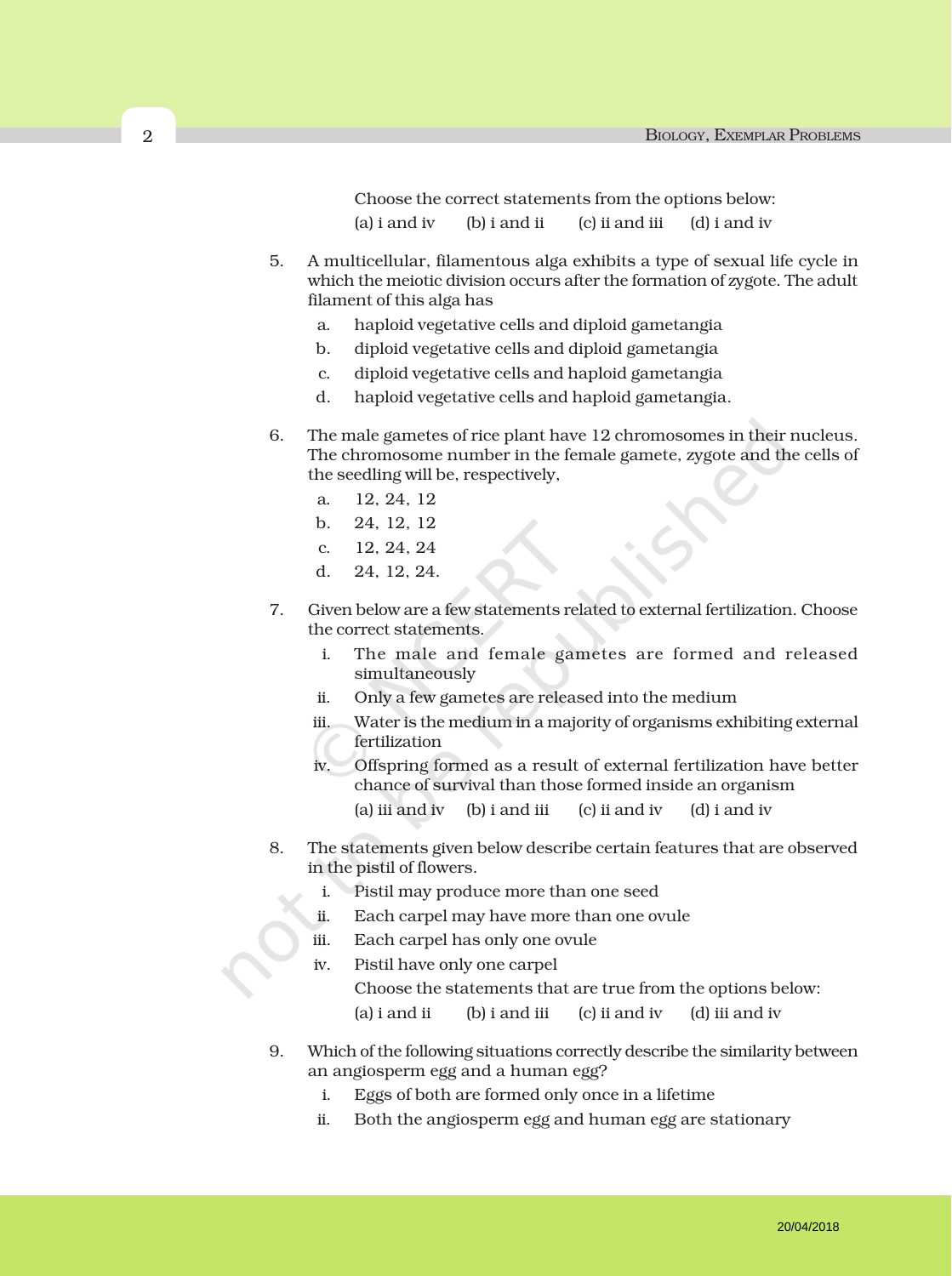- iii. Both the angiosperm egg and human egg are mobile
- iv. Syngamy in both results in the formation of zygote Choose the correct answer from the options given below: (a) ii and iv (b) iv only (c) iii and iv  $(d)$  i and iv
- 10. Appearance of vegetative propagules from the nodes of plants such as sugarcane and ginger is mainly because:
	- a. Nodes are shorter than internodes
	- b. Nodes have meristematic cells
	- c. Nodes are located near the soil
	- d. Nodes have non-photosynthetic cells
- 11. Which of the following statements, support the view that elaborate sexual reproductive process appeared much later in the organic evolution.
	- i. Lower groups of organisms have simpler body design
	- ii. Asexual reproduction is common in lower groups
	- iii. Asexual reproduction is common in higher groups of organisms
	- iv. The high incidence of sexual reproduction in angiosperms and vertebrates

Choose the correct answer from the options given below: (a) i, ii and iii; (b) i, iii and iv (c) i, ii and iv (d) ii, iii and iv

- 12. Offspring formed by sexual reproduction exhibit more variation than those formed by Asexual reproduction because:
	- a. Sexual reproduction is a lengthy process
	- b. Gametes of parents have qualitatively different genetic composition
	- c. Genetic material comes from parents of two different species
	- d. Greater amount of DNA is involved in sexual reproduction.
- 13. Choose the correct statement from amongst the following:
	- a. Dioecious (hermaphrodite) organisms are seen only in animals
	- b. Dioecious organisms are seen only in plants
	- c. Dioecious organisms are seen in both plants and animals
	- d. Dioecious organisms are seen only in vertebrates
- 14. There is no natural death in single celled organisms like *Amoeba* and bacteria because:
	- a. They cannot reproduce sexually
	- b. They reproduce by binary fission
	- c. Parental body is distributed among the offspring
	- d. They are microscopic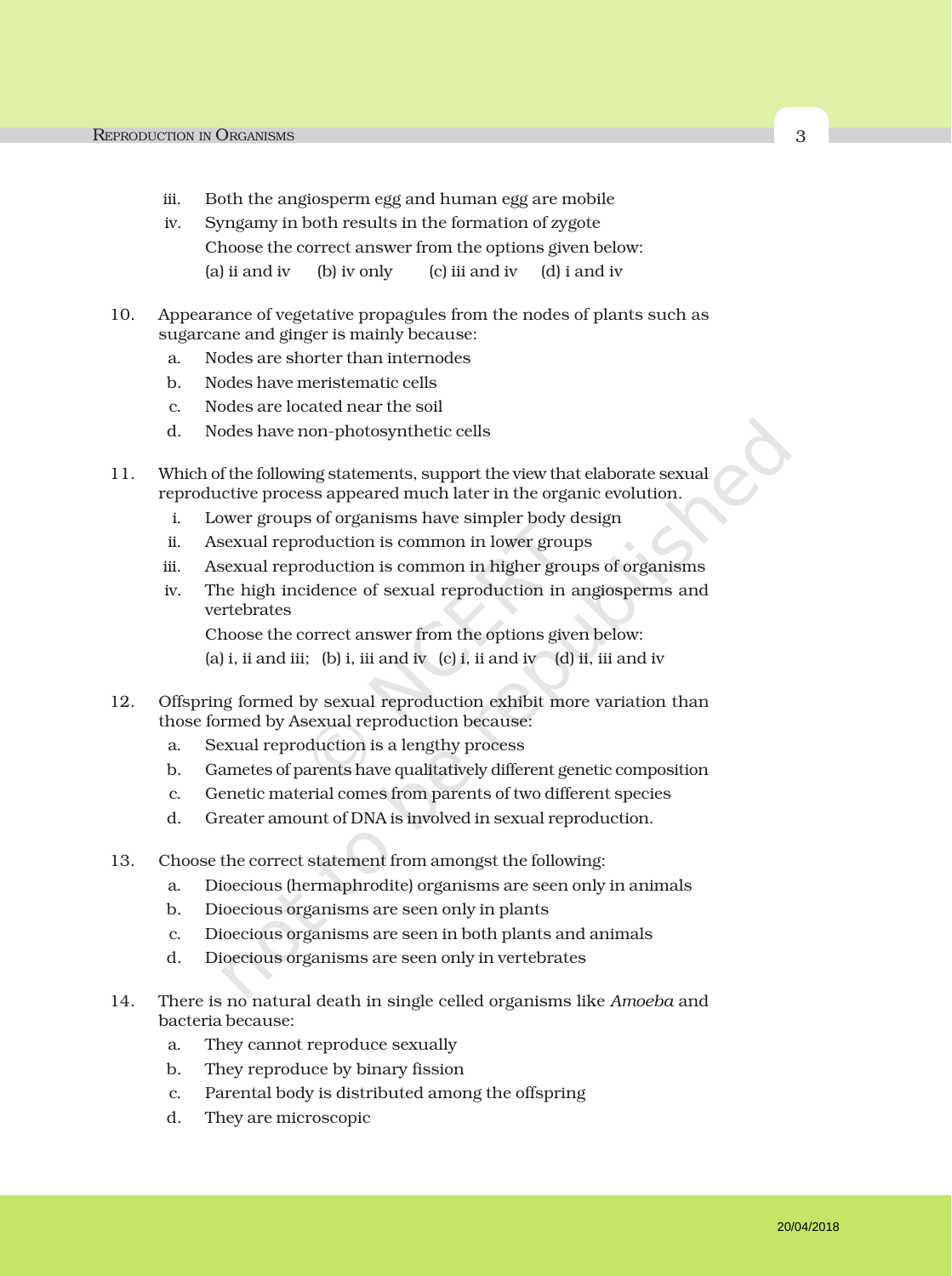- 15. There are various types of reproduction. The type of reproduction adopted by an organism depends on:
	- a. The habitat and morphology of the organism
	- b. Morphology of the organism
	- c. Morphology and physiology of the organism
	- d. The organism's habitat, physiology and genetic makeup
- 16. Identify the incorrect statement.
	- a. In asexual reproduction, the offspring produced are morphologically and genetically identical to the parent
	- b. Zoospores are sexual reproductive structures
	- c. In asexual reproduction, a single parent produces offspring with or without the formation of gametes
	- d. Conidia are asexual structures in *Penicillium*
- 17. Which of the following is a post-fertilisation event in flowering plants?
	- a. Transfer of pollen grains
	- b. Embryo development
	- c. Formation of flower
	- d. Formation of pollen grains
- 18. The number of chromosomes in the shoot tip cells of a maize plant is 20. The number of chromosomes in the microspore mother cells of the same plant shall be:
	- a. 20
	- $b. 10$
	- c. 40
	- d. 15

#### VERY SHORT ANSWER TYPE QUESTIONS

- 1. Mention two inherent characteristics of *Amoeba* and yeast that enable them to reproduce asexually.
- 2. Why do we refer to offspring formed by asexual method of reproduction as clones?
- 3. Although potato tuber is an underground part, it is considered as a stem. Give two reasons.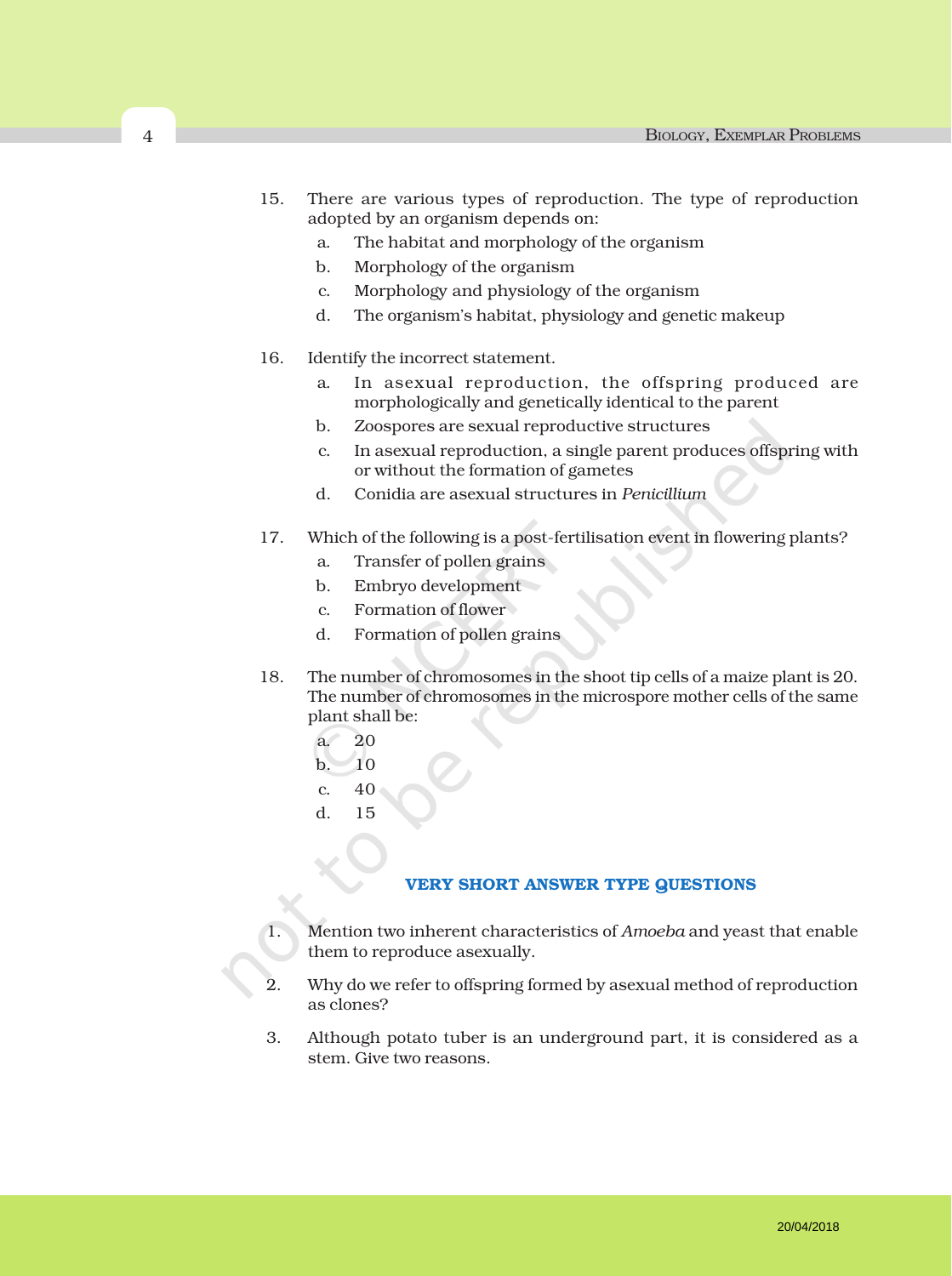- 4. Between an annual and a perennial plant, which one has a shorter juvenile phase? Give one reason.
- 5. Rearrange the following events of sexual reproduction in the sequence in which they occur in a flowering plant:

embryogenesis, fertilisation, gametogenesis, pollination.

- 6. The probability of fruit set in a self-pollinated bisexual flower of a plant is far greater than a dioecious plant. Explain.
- 7. Is the presence of large number of chromosomes in an organism a hindrance to sexual reproduction? Justify your answer by giving suitable reasons.
- 8. Is there a relationship between the size of an organism and its life span? Give two examples in support of your answer.
- 9. In the figure given below the plant bears two different types of flowers marked 'A' and 'B'. Identify the types of flowers and state the type of pollination that will occur in them.



10. Give reasons as to why cell division cannot be a type of reproduction in multicellular organisms.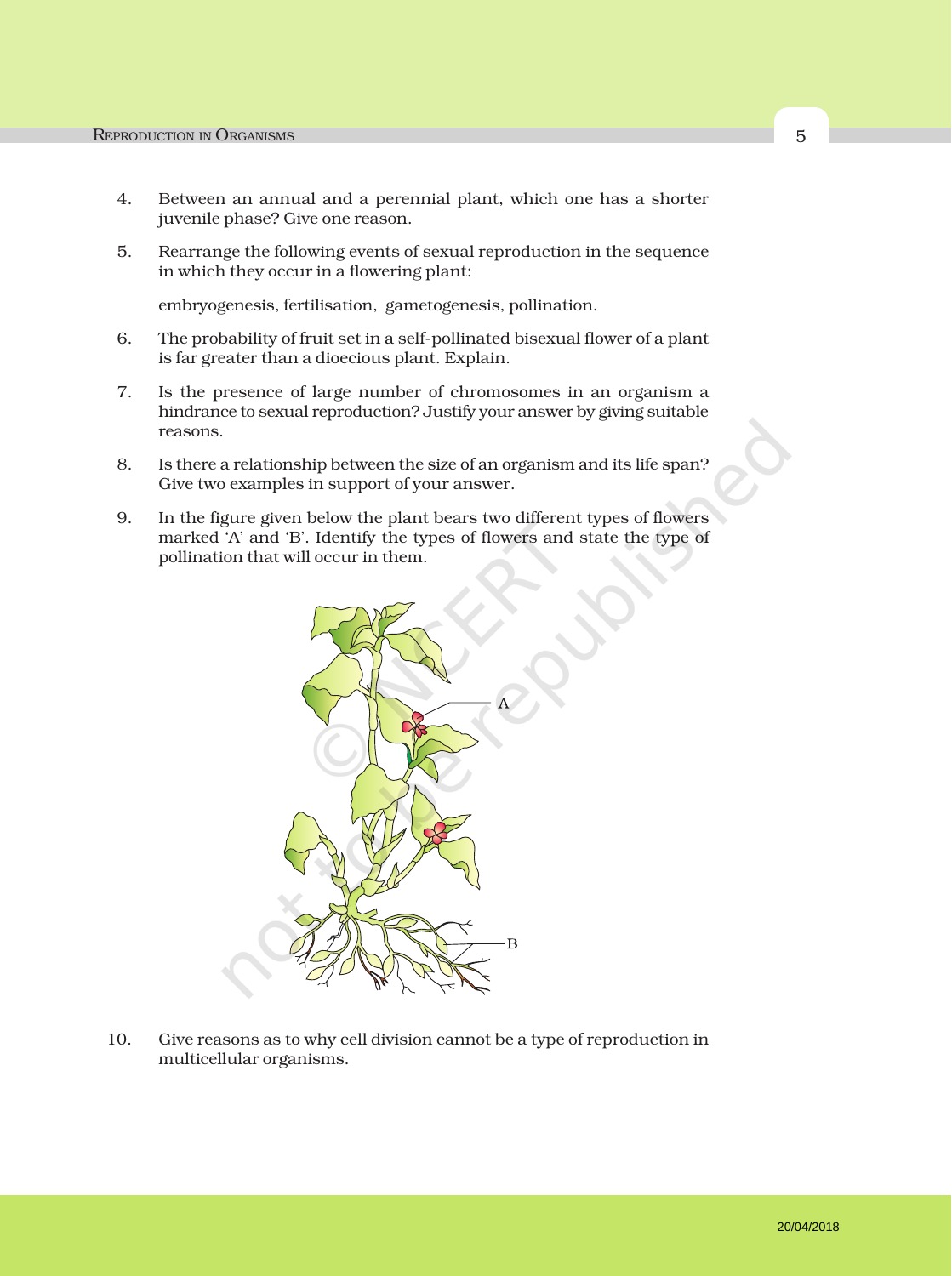11. In the figure given below, mark the ovule and pericarp.



- 12. Why do gametes produced in large numbers in organisms exhibit external fertilisation?
- 13. Which of the followings are monoecious and dioecious organisms.
	- a. Earthworm
	- b. *Chara* \_\_\_\_\_\_\_\_\_\_\_\_\_\_
	- c. *Marchantia* \_\_\_\_\_\_\_\_\_\_\_\_\_\_
	- d. Cockroach
- 14. Match the organisms given in Column-'A' with the vegetative propagules given in column 'B'.

#### Col. A Col. B

- i. Bryophyllum a) offset ii. Agave b) eyes
- 
- iii. Potato c) leaf buds
- iv. Water hyacinth d) bulbils
- 15. What do the following parts of a flower develop into after fertilisation?
	- a. Ovary
	- b. Ovules

#### SHORT ANSWER TYPE QUESTIONS

- 1. In haploid organisms that undergo sexual reproduction, name the stage in the life cycle when meiosis occurs. Give reasons for your answer.
- 2. The number of taxa exhibiting asexual reproduction is drastically reduced in higher plants (angiosperms) and higher animals (vertebrates) as compared with lower groups of plants and animals. Analyse the possible reasons for this situation.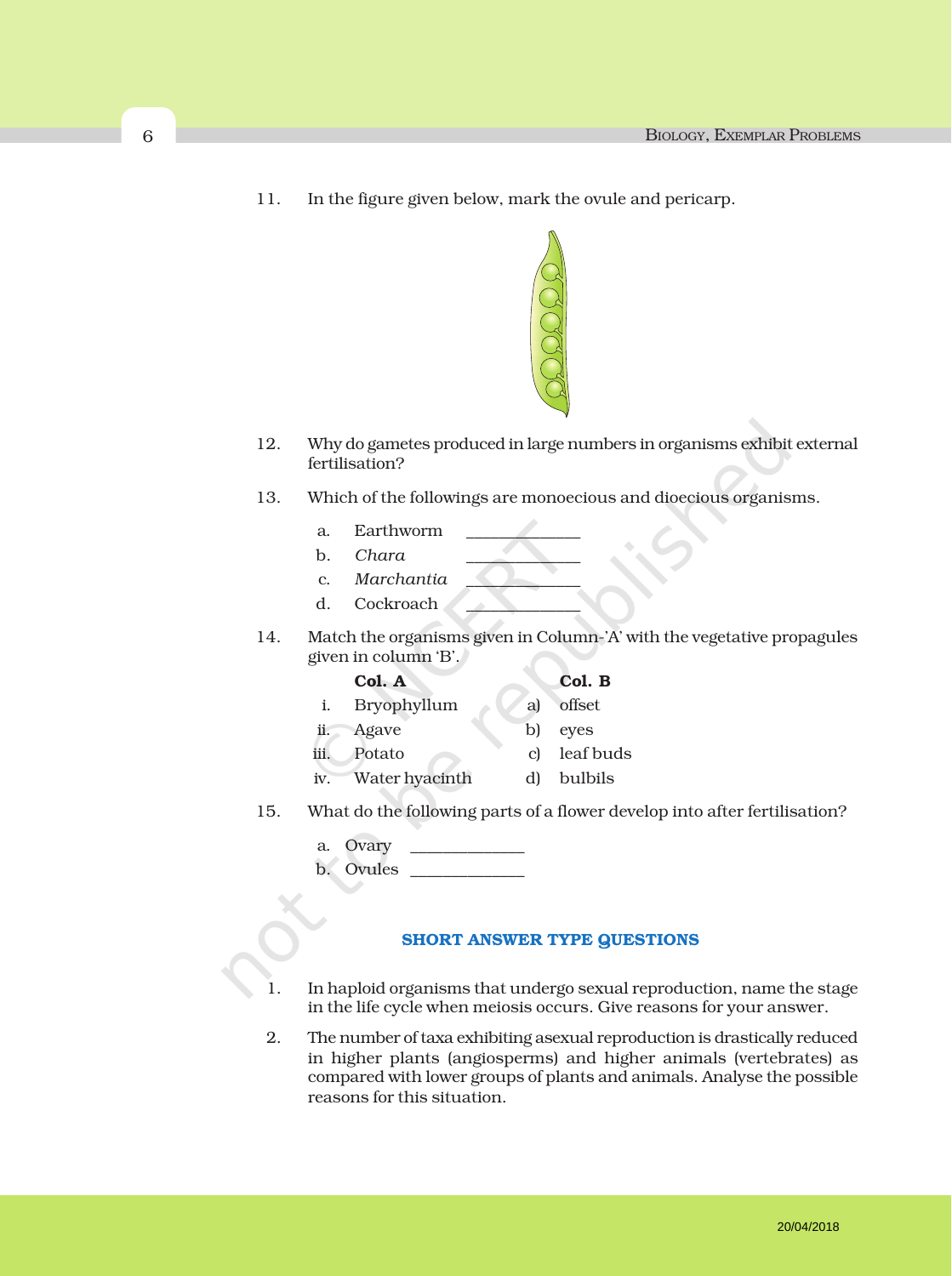- 3. Honeybees produce their young ones only by sexual reproduction. Inspite of this, in a colony of bees we find both haploid and diploid individuals. Name the haploid and diploid individuals in the colony and analyse the reasons behind their formation.
- 4. With which type of reproduction do we associate the reduction division? Analyse the reasons for it.
- 5. Is it possible to consider vegetative propagation observed in certain plants like *Bryophyllum*, water hyacinth, ginger etc., as a type of asexual reproduction? Give two/three reasons.
- 6. 'Fertilisation is not an obligatory event for fruit production in certains plants'. Explain the statement.
- 7. In a developing embryo, analyse the consequences if cell divisions are not followed by cell differentiation.
- 8. List the changes observed in an angiosperm flower subsequent to pollination and fertilisation.
- 9. Suggest a possible explanation why the seeds in a pea pod are arranged in a row, whereas those in tomato are scattered in the juicy pulp.
- 10. Draw the sketches of a zoospore and a conidium. Mention two dissimilarities between them and atleast one feature common to both structures.
- 11. Justify the statement 'Vegetative reproduction is also a type of asexual reproduction'.

### LONG ANSWER TYPE QUESTIONS

- 1. Enumerate the differences between asexual and sexual reproduction. Describe the types of asexual reproduction exhibited by unicellular organisms.
- 2. Do all the gametes formed from a parent organism have the same genetic composition (identical DNA copies of the parental genome)? Analyse the situation with the background of gametogenesis and provide or give suitable explanation.
- 3. Although sexual reproduction is a long drawn, energy-intensive complex form of reproduction, many groups of organisms in Kingdom Animalia and Plantae prefer this mode of reproduction. Give atleast three reasons for this.
- 4. Differentiate between (a) oestrus and menstrual cycles; (b) ovipary and vivipary. Cite an example for each type.